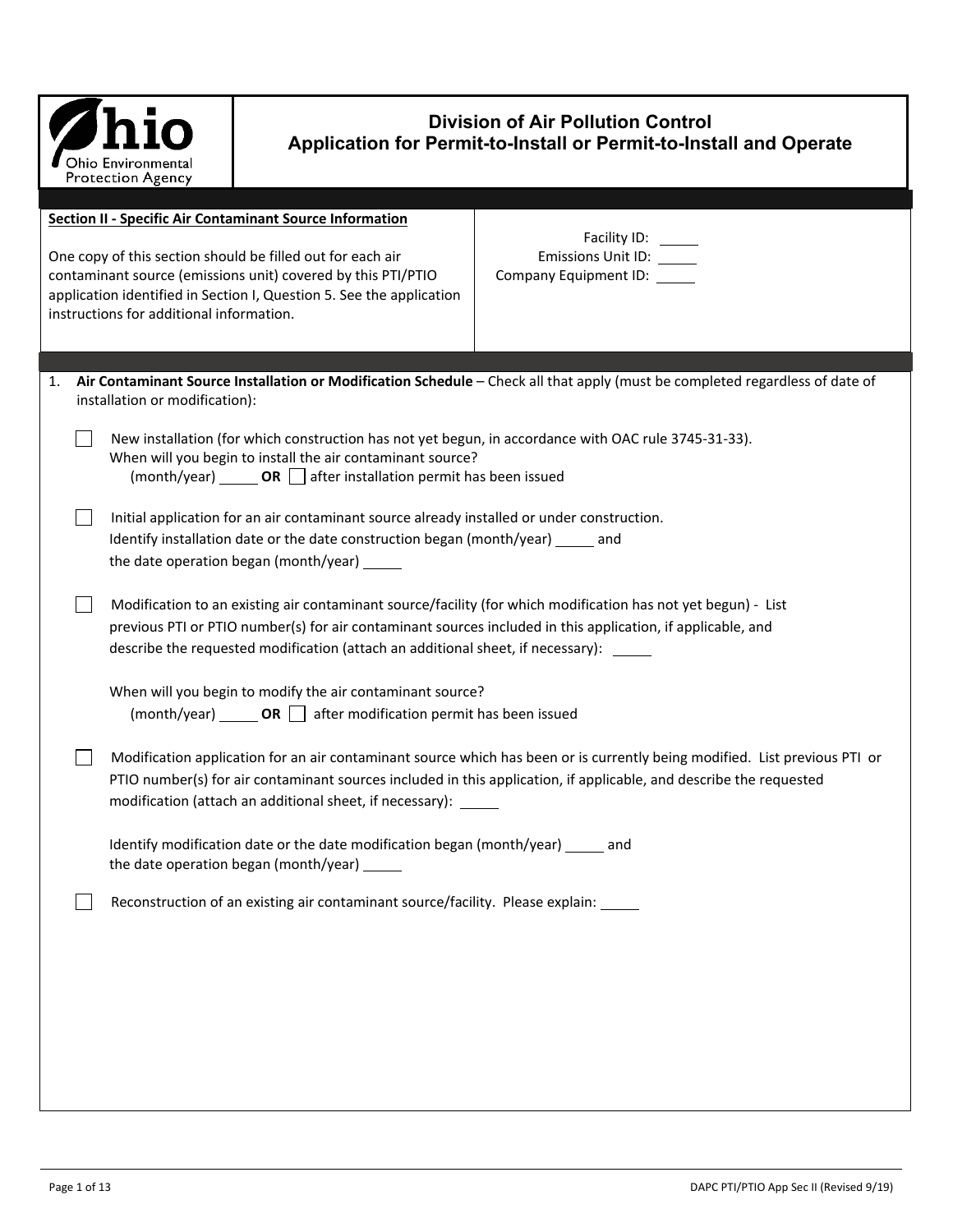|    | Facility ID:                                                                                                                                                                                                                                                                                                                                                                                                                                                                                                                                                                                                                                                                                                                                                                                                                                                                                                                                                                                                                                                                                                                                                                                                                                                                                                                                                                                                                                                                                                                                                                                                                                            | Emissions Unit ID:                  |                             | Company Equipment ID:       |                                |                                |
|----|---------------------------------------------------------------------------------------------------------------------------------------------------------------------------------------------------------------------------------------------------------------------------------------------------------------------------------------------------------------------------------------------------------------------------------------------------------------------------------------------------------------------------------------------------------------------------------------------------------------------------------------------------------------------------------------------------------------------------------------------------------------------------------------------------------------------------------------------------------------------------------------------------------------------------------------------------------------------------------------------------------------------------------------------------------------------------------------------------------------------------------------------------------------------------------------------------------------------------------------------------------------------------------------------------------------------------------------------------------------------------------------------------------------------------------------------------------------------------------------------------------------------------------------------------------------------------------------------------------------------------------------------------------|-------------------------------------|-----------------------------|-----------------------------|--------------------------------|--------------------------------|
|    | Renewal of an existing permit-to-operate (PTO) or PTIO<br>Identify the date operation began after installation or latest modification (month/year) $\angle$                                                                                                                                                                                                                                                                                                                                                                                                                                                                                                                                                                                                                                                                                                                                                                                                                                                                                                                                                                                                                                                                                                                                                                                                                                                                                                                                                                                                                                                                                             |                                     |                             |                             |                                |                                |
|    |                                                                                                                                                                                                                                                                                                                                                                                                                                                                                                                                                                                                                                                                                                                                                                                                                                                                                                                                                                                                                                                                                                                                                                                                                                                                                                                                                                                                                                                                                                                                                                                                                                                         |                                     |                             |                             |                                |                                |
|    | General Permit: General Permit Category: _____                                                                                                                                                                                                                                                                                                                                                                                                                                                                                                                                                                                                                                                                                                                                                                                                                                                                                                                                                                                                                                                                                                                                                                                                                                                                                                                                                                                                                                                                                                                                                                                                          |                                     |                             |                             |                                |                                |
|    | General Permit Type: _____                                                                                                                                                                                                                                                                                                                                                                                                                                                                                                                                                                                                                                                                                                                                                                                                                                                                                                                                                                                                                                                                                                                                                                                                                                                                                                                                                                                                                                                                                                                                                                                                                              |                                     |                             |                             |                                |                                |
|    | Complete, sign and attach the appropriate Qualifying Criteria Document                                                                                                                                                                                                                                                                                                                                                                                                                                                                                                                                                                                                                                                                                                                                                                                                                                                                                                                                                                                                                                                                                                                                                                                                                                                                                                                                                                                                                                                                                                                                                                                  |                                     |                             |                             |                                |                                |
|    | Other, please explain: ______                                                                                                                                                                                                                                                                                                                                                                                                                                                                                                                                                                                                                                                                                                                                                                                                                                                                                                                                                                                                                                                                                                                                                                                                                                                                                                                                                                                                                                                                                                                                                                                                                           |                                     |                             |                             |                                |                                |
|    |                                                                                                                                                                                                                                                                                                                                                                                                                                                                                                                                                                                                                                                                                                                                                                                                                                                                                                                                                                                                                                                                                                                                                                                                                                                                                                                                                                                                                                                                                                                                                                                                                                                         |                                     |                             |                             |                                |                                |
|    | 2. SCC Codes - List all Source Classification Code(s) (SCC) that describe the process(es) performed by this air contaminant source                                                                                                                                                                                                                                                                                                                                                                                                                                                                                                                                                                                                                                                                                                                                                                                                                                                                                                                                                                                                                                                                                                                                                                                                                                                                                                                                                                                                                                                                                                                      |                                     |                             |                             |                                |                                |
|    | (e.g., 1-02-002-04). https://ofmpub.epa.gov/sccsearch/                                                                                                                                                                                                                                                                                                                                                                                                                                                                                                                                                                                                                                                                                                                                                                                                                                                                                                                                                                                                                                                                                                                                                                                                                                                                                                                                                                                                                                                                                                                                                                                                  |                                     |                             |                             |                                |                                |
|    |                                                                                                                                                                                                                                                                                                                                                                                                                                                                                                                                                                                                                                                                                                                                                                                                                                                                                                                                                                                                                                                                                                                                                                                                                                                                                                                                                                                                                                                                                                                                                                                                                                                         |                                     |                             |                             |                                |                                |
|    |                                                                                                                                                                                                                                                                                                                                                                                                                                                                                                                                                                                                                                                                                                                                                                                                                                                                                                                                                                                                                                                                                                                                                                                                                                                                                                                                                                                                                                                                                                                                                                                                                                                         |                                     |                             |                             |                                |                                |
|    |                                                                                                                                                                                                                                                                                                                                                                                                                                                                                                                                                                                                                                                                                                                                                                                                                                                                                                                                                                                                                                                                                                                                                                                                                                                                                                                                                                                                                                                                                                                                                                                                                                                         |                                     |                             |                             |                                |                                |
| 3. | Emissions Information - The following table requests information needed to determine the applicable requirements and the<br>compliance status of this air contaminant source with those requirements. Suggestions for how to estimate emissions may be<br>found in the instructions to the Emissions Activity Category (EAC) forms required with this application. If you need further<br>assistance, contact your District Office/Local Air Agency representative.<br>If total potential emissions of any Toxic Air Contaminant (as identified in OAC rule 3745-114-01) are greater than<br>$\bullet$<br>1 ton/yr, fill in the table for that (those) pollutant(s). For all other pollutants, including all Hazardous Air<br>Pollutants, include all of the emissions data regardless of potential emissions levels.<br>http://www.epa.ohio.gov/dapc/engineer/eguides.aspx<br>Actual emissions are calculated including add-on control equipment. If you have no add-on control equipment,<br>"Emissions before controls" will be the same as "Actual emissions".<br>Actual emissions and Requested Allowable should be based on operating 8760 hr/yr unless you are requesting<br>٠<br>federally enforceable operating restrictions to limit emissions. If so, calculate emissions based on requested<br>operating restrictions and describe in your calculations.<br>If you use units other than lbs/hr or ton/yr, specify the units used (e.g., gr/dscf, lb/ton charged, lb/MMBtu,<br>tons/12-months).<br>Requested Allowable (ton/yr) is often equivalent to Potential to Emit (PTE) as defined in OAC rule 3745-31-01<br>and OAC rule 3745-77-01. |                                     |                             |                             |                                |                                |
|    | <b>Pollutant</b>                                                                                                                                                                                                                                                                                                                                                                                                                                                                                                                                                                                                                                                                                                                                                                                                                                                                                                                                                                                                                                                                                                                                                                                                                                                                                                                                                                                                                                                                                                                                                                                                                                        | <b>Emissions</b><br>before controls | <b>Actual</b><br>emissions* | <b>Actual</b><br>emissions* | <b>Requested</b><br>Allowable* | <b>Requested</b><br>Allowable* |
|    | Particulate emissions (PE/PM) (formerly                                                                                                                                                                                                                                                                                                                                                                                                                                                                                                                                                                                                                                                                                                                                                                                                                                                                                                                                                                                                                                                                                                                                                                                                                                                                                                                                                                                                                                                                                                                                                                                                                 | $(max)*$ (lb/hr)                    | (lb/hr)                     | (ton/year)                  | (lb/hr)                        | (ton/year)                     |
|    | particulate matter, PM)                                                                                                                                                                                                                                                                                                                                                                                                                                                                                                                                                                                                                                                                                                                                                                                                                                                                                                                                                                                                                                                                                                                                                                                                                                                                                                                                                                                                                                                                                                                                                                                                                                 |                                     |                             |                             |                                |                                |
|    | PM #10 microns in diameter (PE/PM <sub>10</sub> )                                                                                                                                                                                                                                                                                                                                                                                                                                                                                                                                                                                                                                                                                                                                                                                                                                                                                                                                                                                                                                                                                                                                                                                                                                                                                                                                                                                                                                                                                                                                                                                                       |                                     |                             |                             |                                |                                |
|    | PM # 2.5 microns in diameter (PE/PM2.5)                                                                                                                                                                                                                                                                                                                                                                                                                                                                                                                                                                                                                                                                                                                                                                                                                                                                                                                                                                                                                                                                                                                                                                                                                                                                                                                                                                                                                                                                                                                                                                                                                 |                                     |                             |                             |                                |                                |
|    | Sulfur dioxide (SO <sub>2</sub> )                                                                                                                                                                                                                                                                                                                                                                                                                                                                                                                                                                                                                                                                                                                                                                                                                                                                                                                                                                                                                                                                                                                                                                                                                                                                                                                                                                                                                                                                                                                                                                                                                       |                                     |                             |                             |                                |                                |
|    |                                                                                                                                                                                                                                                                                                                                                                                                                                                                                                                                                                                                                                                                                                                                                                                                                                                                                                                                                                                                                                                                                                                                                                                                                                                                                                                                                                                                                                                                                                                                                                                                                                                         |                                     |                             |                             |                                |                                |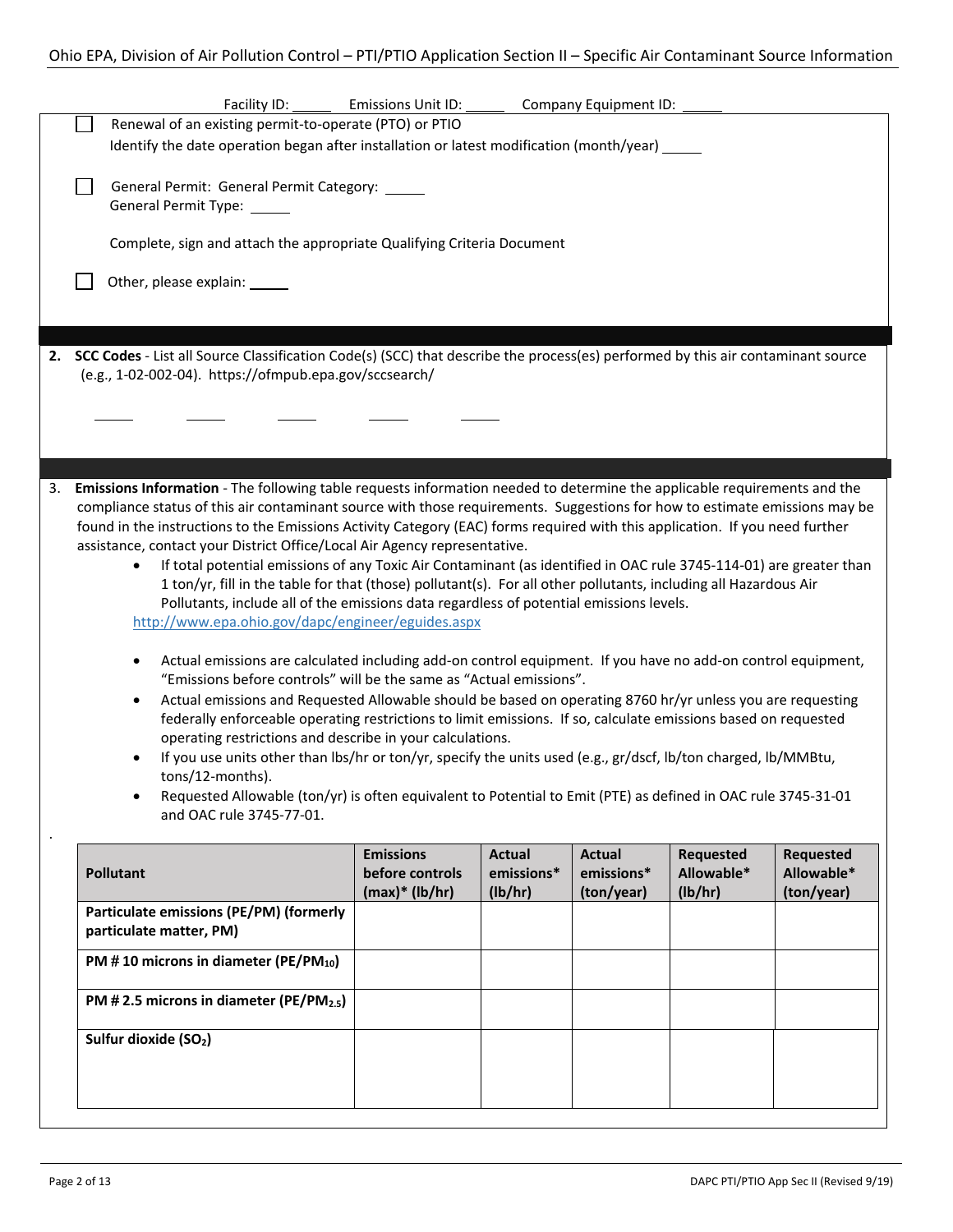| <b>Pollutant</b>                                                                                                                                                                                                                                                                                                                                                                                      | <b>Emissions before</b><br>controls (max)*<br>(lb/hr)                                                                                                                                                                                        | <b>Actual</b><br>emissions*<br>(lb/hr) | <b>Actual</b><br>emissions*<br>(ton/year) | <b>Requested</b><br>Allowable*<br>(lb/hr) | <b>Requested</b><br>Allowable*<br>(ton/year) |
|-------------------------------------------------------------------------------------------------------------------------------------------------------------------------------------------------------------------------------------------------------------------------------------------------------------------------------------------------------------------------------------------------------|----------------------------------------------------------------------------------------------------------------------------------------------------------------------------------------------------------------------------------------------|----------------------------------------|-------------------------------------------|-------------------------------------------|----------------------------------------------|
| Nitrogen oxides (NO <sub>x</sub> )                                                                                                                                                                                                                                                                                                                                                                    |                                                                                                                                                                                                                                              |                                        |                                           |                                           |                                              |
| Carbon monoxide (CO)                                                                                                                                                                                                                                                                                                                                                                                  |                                                                                                                                                                                                                                              |                                        |                                           |                                           |                                              |
| Organic compounds (OC)                                                                                                                                                                                                                                                                                                                                                                                |                                                                                                                                                                                                                                              |                                        |                                           |                                           |                                              |
| Volatile organic compounds (VOC)                                                                                                                                                                                                                                                                                                                                                                      |                                                                                                                                                                                                                                              |                                        |                                           |                                           |                                              |
| Lead (Pb)                                                                                                                                                                                                                                                                                                                                                                                             |                                                                                                                                                                                                                                              |                                        |                                           |                                           |                                              |
| <b>Total Hazardous Air Pollutants</b><br>(HAPs)                                                                                                                                                                                                                                                                                                                                                       |                                                                                                                                                                                                                                              |                                        |                                           |                                           |                                              |
| <b>Highest single HAP:</b>                                                                                                                                                                                                                                                                                                                                                                            |                                                                                                                                                                                                                                              |                                        |                                           |                                           |                                              |
| <b>Toxic Air Contaminants (see</b><br>instructions):                                                                                                                                                                                                                                                                                                                                                  |                                                                                                                                                                                                                                              |                                        |                                           |                                           |                                              |
| 4/96; mass balance based on MSDS; etc.                                                                                                                                                                                                                                                                                                                                                                | *Provide your calculations as an attachment and explain how all process variables and emission factors were selected.<br>Note the emission factor(s) employed and document origin. Example: AP-42, Table 4.4-3 (8/97); stack test, Method 5, |                                        |                                           |                                           |                                              |
|                                                                                                                                                                                                                                                                                                                                                                                                       |                                                                                                                                                                                                                                              |                                        |                                           |                                           |                                              |
|                                                                                                                                                                                                                                                                                                                                                                                                       |                                                                                                                                                                                                                                              |                                        |                                           |                                           |                                              |
| Yes - fill out the applicable information below.<br>No - proceed to Question 6.                                                                                                                                                                                                                                                                                                                       |                                                                                                                                                                                                                                              |                                        |                                           |                                           |                                              |
| 4. Best Available Technology (BAT) - Where applicable, describe what technique or control has been selected as BAT and the basis<br>for the selection. See instructions.<br><b>Control Equipment</b> - Does this air contaminant source employ emissions control equipment?<br>Select the type(s) of control equipment employed below (required data for selected control equipment in <b>bold</b> ): |                                                                                                                                                                                                                                              |                                        |                                           |                                           |                                              |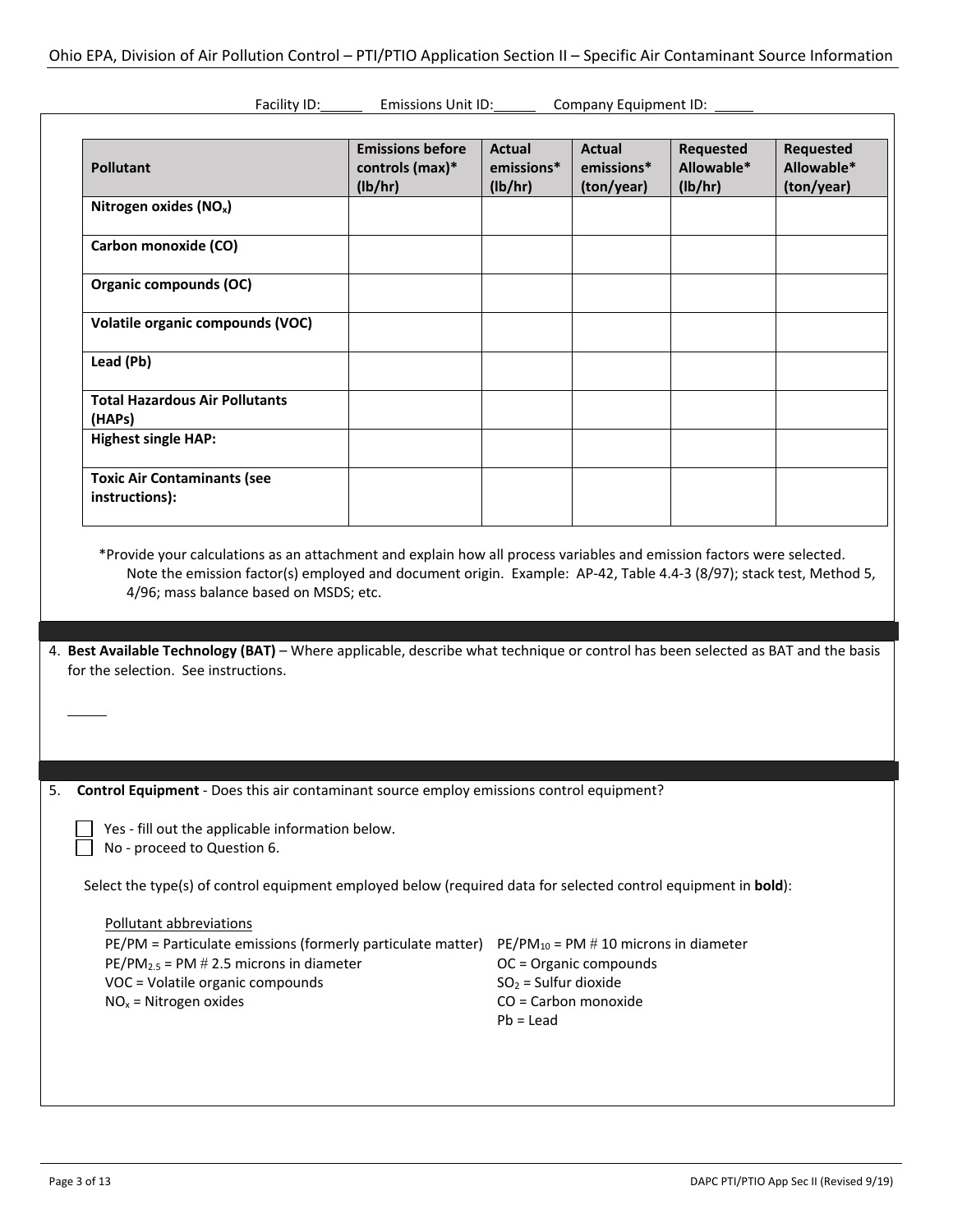Ohio EPA, Division of Air Pollution Control – PTI/PTIO Application Section II – Specific Air Contaminant Source Information

Facility ID: Emissions Unit ID: Company Equipment ID: \_\_\_\_

| Manufacturer: _____                                                                     |                                                               | Year installed: ____     |
|-----------------------------------------------------------------------------------------|---------------------------------------------------------------|--------------------------|
| Your ID for control equipment: _____                                                    |                                                               |                          |
|                                                                                         |                                                               |                          |
| Describe this control equipment:                                                        |                                                               |                          |
| Pollutant(s) controlled: PE/PM<br>SO <sub>2</sub><br>$NO_{x}$                           | $PE/PM_{10}$<br>PE/PM <sub>2.5</sub><br><b>OC</b><br>CO<br>Pb | <b>VOC</b><br>Other $\_$ |
| Estimated capture efficiency (%): _____                                                 | Basis for efficiency:                                         |                          |
| Design control efficiency (%): _____                                                    | Basis for efficiency: ______                                  |                          |
| Operating control efficiency (%): _____                                                 | Basis for efficiency: ______                                  |                          |
| Type:     Fluidized Bed       Fixed Bed<br>Other ______                                 | Moving Bed $\Box$ Disposable $\Box$<br>Concentrator           |                          |
| <b>Adsorption Media:</b>                                                                |                                                               |                          |
| For Fluidized Bed, Fixed Bed, Moving Bed and Disposable only:                           |                                                               |                          |
| Maximum design outlet organic compound concentration (ppmv):                            |                                                               |                          |
| Media replacement frequency or regeneration cycle time (specify units):                 |                                                               |                          |
| Maximum temperature of the media bed, after regeneration (including any cooling cycle): |                                                               |                          |
| For Concentrator Only:                                                                  |                                                               |                          |
| Design regeneration cycle time (minutes):                                               |                                                               |                          |
| Minimum desorption air stream temperature (°F): _____                                   |                                                               |                          |
| Rotational rate (revolutions/hour):                                                     |                                                               |                          |
| Inlet gas flow rate (acfm): ______ Outlet gas flow rate (acfm): _____                   |                                                               |                          |
| Inlet gas temperature (°F): ______ Outlet gas temperature (°F): _____                   |                                                               |                          |
| This is the only control equipment on this air contaminant source                       |                                                               |                          |
| If not, this control equipment is: $\Box$ Primary                                       | Secondary<br>Parallel                                         |                          |
| List all other air contaminant sources that are also vented to this control equipment:  |                                                               |                          |
|                                                                                         |                                                               |                          |
| List all egress point IDs (from Table 7-A) associated with this control equipment:      |                                                               |                          |
|                                                                                         |                                                               |                          |
| Catalytic Converter                                                                     |                                                               |                          |
| Manufacturer:                                                                           |                                                               | Year installed:          |
| Your ID for control equipment:<br>Describe this control equipment:                      |                                                               |                          |
| Pollutant(s) controlled:<br>PE/PM                                                       | $PE/PM_{10}$<br>$PE/PM_{2.5}$<br>OС                           | <b>VOC</b>               |
| SO <sub>2</sub><br>NO <sub>x</sub>                                                      | CO.<br>Pb                                                     | Other                    |
|                                                                                         |                                                               |                          |
| Estimated capture efficiency (%):                                                       | Basis for efficiency:                                         |                          |
| Design control efficiency (%):                                                          | Basis for efficiency:                                         |                          |
| Operating control efficiency (%):                                                       | Basis for efficiency:                                         |                          |
| This is the only control equipment on this air contaminant source                       |                                                               |                          |
| If not, this control equipment is:<br>Primary                                           | Secondary<br>Parallel                                         |                          |
| List all other air contaminant sources that are also vented to this control equipment:  |                                                               |                          |
|                                                                                         |                                                               |                          |
| List all egress point IDs (from Table 7-A) associated with this control equipment:      |                                                               |                          |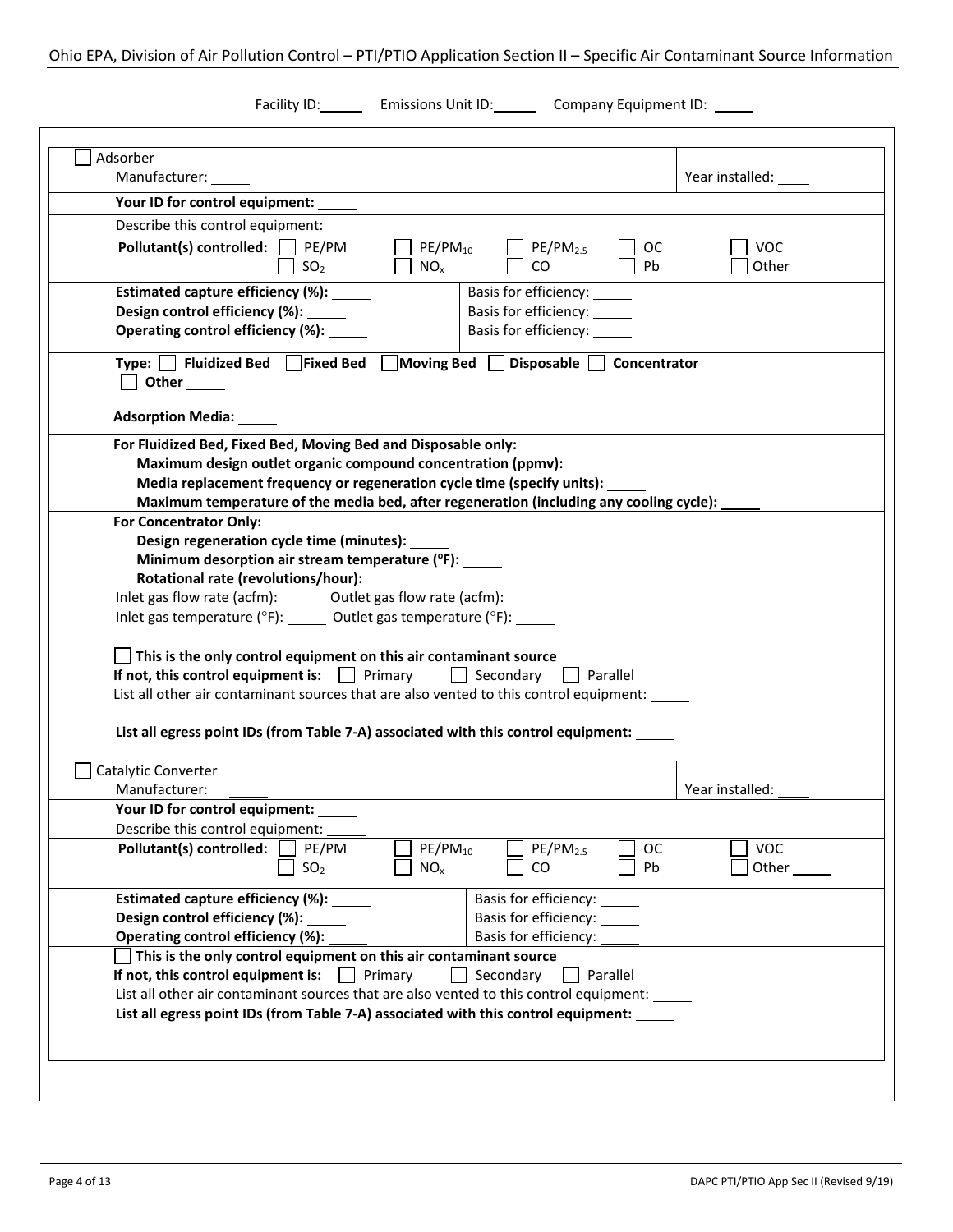| Facility ID: Emissions Unit ID:                                                                         | Company Equipment ID: \INCOMPANY_COMPANY |
|---------------------------------------------------------------------------------------------------------|------------------------------------------|
|                                                                                                         |                                          |
| Catalytic Incinerator                                                                                   |                                          |
| Manufacturer:                                                                                           | Year installed:                          |
| Your ID for control equipment:                                                                          |                                          |
| Describe this control equipment:                                                                        |                                          |
| Pollutant(s) controlled: PE/PM<br>$PE/PM_{10}$<br><b>OC</b><br>$PE/PM_{2.5}$                            | VOC                                      |
| SO <sub>2</sub><br>CO<br>$NO_{x}$<br><b>Pb</b>                                                          | Other                                    |
| Estimated capture efficiency (%):<br>Basis for efficiency:<br>Design control efficiency (%):            |                                          |
| Basis for efficiency:<br>Operating control efficiency (%):<br>Basis for efficiency:                     |                                          |
| <b>Combustion chamber residence time (seconds):</b>                                                     |                                          |
| Minimum temperature difference (°F) across catalyst during air contaminant source operation: ____       |                                          |
| Inlet gas flow rate (acfm): ______ Outlet gas flow rate (acfm): ___                                     |                                          |
| Minimum inlet gas temperature ( $\text{°F}$ ): _____ Outlet gas temperature ( $\text{°F}$ ): _____      |                                          |
| This is the only control equipment on this air contaminant source                                       |                                          |
| If not, this control equipment is: $\ \cdot\ $ Primary<br>  Secondary<br>    Parallel                   |                                          |
| List all other air contaminant sources that are also vented to this control equipment:                  |                                          |
| List all egress point IDs (from Table 7-A) associated with this control equipment: ____                 |                                          |
| Condenser                                                                                               |                                          |
| Manufacturer:                                                                                           | Year installed:                          |
| Your ID for control equipment: _____                                                                    |                                          |
| Describe this control equipment:                                                                        |                                          |
| Pollutant(s) controlled: PE/PM<br>$PE/PM_{10}$<br>$PE/PM_{2.5}$<br><b>OC</b>                            | <b>VOC</b>                               |
| SO <sub>2</sub><br>CO.<br><b>Pb</b><br>$NO_{x}$                                                         | Other                                    |
| Estimated capture efficiency (%): _____<br>Basis for efficiency:                                        |                                          |
| Design control efficiency (%):<br>Basis for efficiency:                                                 |                                          |
| Operating control efficiency (%):<br>Basis for efficiency: ______                                       |                                          |
| Type: $\Box$ Indirect contact $\Box$ Direct contact $\Box$ Freeboard refrigeration device $\Box$ Other: |                                          |
| Maximum exhaust gas temperature (°F) during air contaminant source operation: _____                     |                                          |
| Coolant type: _____<br>Design coolant temperature (°F): Minimum _____ Maximum ____                      |                                          |
| Design coolant flow rate (gpm): ____                                                                    |                                          |
| Inlet gas flow rate (acfm): ______ Outlet gas flow rate (acfm): _____                                   |                                          |
| Inlet gas temperature ( $\degree$ F): _____                                                             |                                          |
| This is the only control equipment on this air contaminant source                                       |                                          |
| If not, this control equipment is: $\Box$ Primary<br>Secondary<br>Parallel                              |                                          |
| List all other air contaminant sources that are also vented to this control equipment:                  |                                          |
| List all egress point IDs (from Table 7-A) associated with this control equipment:                      |                                          |
| Cyclone/Multiclone                                                                                      |                                          |
| Manufacturer:                                                                                           | Year installed:                          |
| Your ID for control equipment:                                                                          |                                          |
| Describe this control equipment:                                                                        |                                          |
|                                                                                                         |                                          |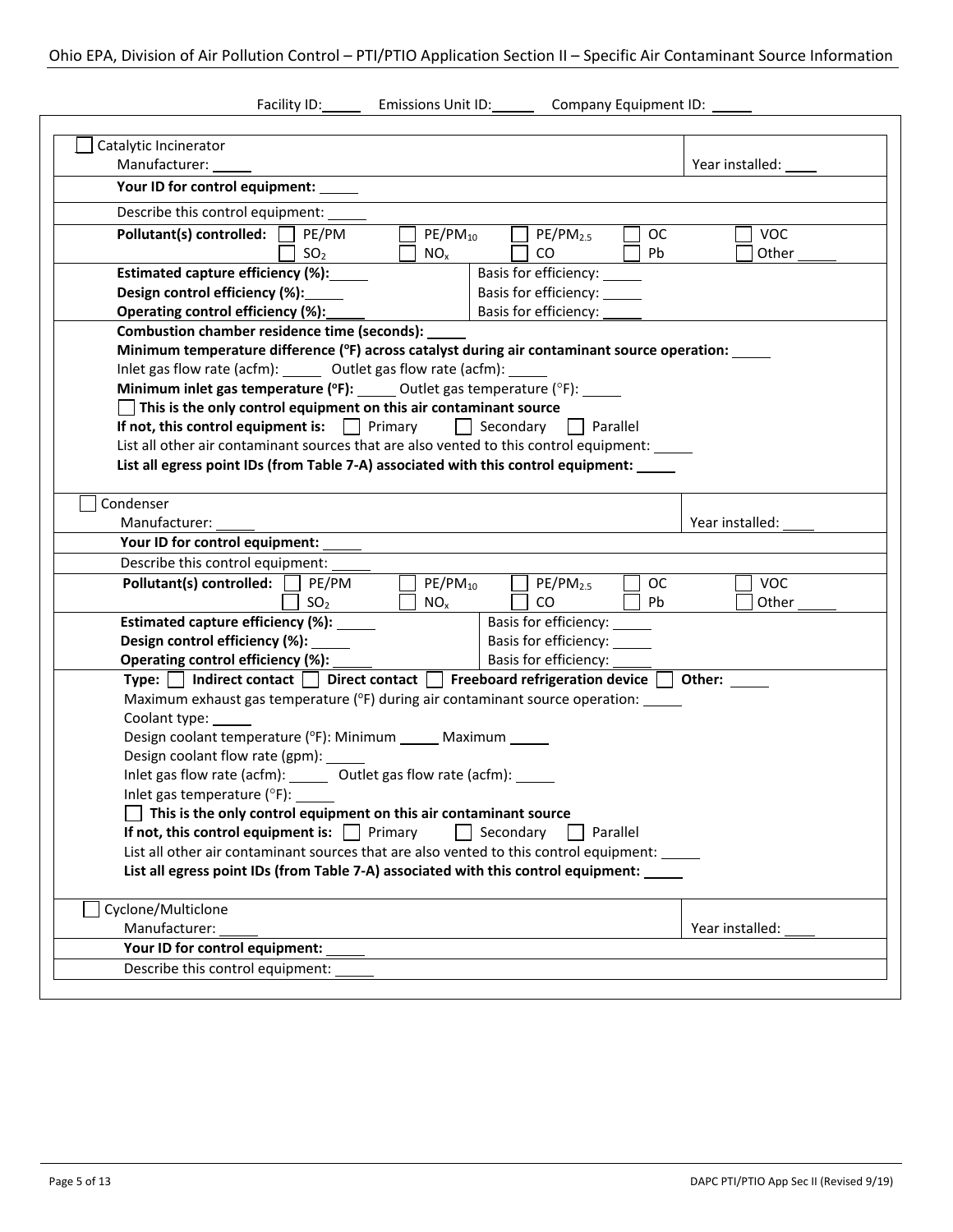| Facility ID: Emissions Unit ID: Company Equipment ID: ____                                                                                                                           |                 |
|--------------------------------------------------------------------------------------------------------------------------------------------------------------------------------------|-----------------|
| $PE/PM_{10}$<br>Pollutant(s) controlled:<br>PE/PM<br>PE/PM <sub>2.5</sub><br><b>OC</b>                                                                                               | <b>VOC</b>      |
| SO <sub>2</sub><br>$\rm CO$<br>NO <sub>x</sub><br><b>Pb</b>                                                                                                                          | Other           |
| Estimated capture efficiency (%):<br>Basis for efficiency:                                                                                                                           |                 |
| Design control efficiency (%): _____<br>Basis for efficiency: ______                                                                                                                 |                 |
| Operating control efficiency (%):<br>Basis for efficiency:                                                                                                                           |                 |
| Type: $\Box$ Simple $\Box$ Multiclone $\Box$ Rotoclone $\Box$<br>Other                                                                                                               |                 |
| Operating pressure drop range (inches of water): Minimum: _____ Maximum: _____                                                                                                       |                 |
| Inlet gas flow rate (acfm): ______ Outlet gas flow rate (acfm): ______                                                                                                               |                 |
| $\Box$ This is the only control equipment on this air contaminant source                                                                                                             |                 |
| If not, this control equipment is: $\Box$ Primary<br>  Secondary<br>  Parallel                                                                                                       |                 |
| List all other air contaminant sources that are also vented to this control equipment:                                                                                               |                 |
| List all egress point IDs (from Table 7-A) associated with this control equipment:                                                                                                   |                 |
| Dry Scrubber                                                                                                                                                                         |                 |
| Manufacturer:                                                                                                                                                                        | Year installed: |
| Your ID for control equipment:                                                                                                                                                       |                 |
| Describe this control equipment:                                                                                                                                                     |                 |
| Pollutant(s) controlled:<br>$PE/PM_{10}$<br>$PE/PM_{2.5}$<br>PE/PM<br><b>OC</b>                                                                                                      | <b>VOC</b>      |
| SO <sub>2</sub><br>NO <sub>x</sub><br>CO<br>Pb                                                                                                                                       | Other           |
| Estimated capture efficiency (%): ____<br>Basis for efficiency:                                                                                                                      |                 |
| Design control efficiency (%):<br>Basis for efficiency:<br>Basis for efficiency:                                                                                                     |                 |
| Operating control efficiency (%):<br>Injection rate(s): ______<br>Reagent(s) used: Type: ______                                                                                      |                 |
| Inlet gas flow rate (acfm): _______ Outlet gas flow rate (acfm): ______                                                                                                              |                 |
| Inlet gas temperature ( $^{\circ}$ F): ______ Outlet gas temperature ( $^{\circ}$ F): _____                                                                                          |                 |
| This is the only control equipment on this air contaminant source                                                                                                                    |                 |
| If not, this control equipment is: $\Box$ Primary<br>  Secondary<br>Parallel                                                                                                         |                 |
| List all other air contaminant sources that are also vented to this control equipment: _____                                                                                         |                 |
| List all egress point IDs (from Table 7-A) associated with this control equipment:                                                                                                   |                 |
| Electrostatic Precipitator                                                                                                                                                           |                 |
| Manufacturer:                                                                                                                                                                        | Year installed: |
| Your ID for control equipment:                                                                                                                                                       |                 |
| Describe this control equipment:                                                                                                                                                     |                 |
| Pollutant(s) controlled:<br>PE/PM<br>$PE/PM_{10}$<br>PE/PM <sub>2.5</sub><br>ОC                                                                                                      | <b>VOC</b>      |
| Pb<br>CO.<br>SO <sub>2</sub><br>$NO_{x}$                                                                                                                                             | Other           |
| Basis for efficiency:<br>Estimated capture efficiency (%): ______                                                                                                                    |                 |
| Design control efficiency (%):<br>Basis for efficiency: ______                                                                                                                       |                 |
| Operating control efficiency (%):<br>Basis for efficiency:                                                                                                                           |                 |
| Type: $\Box$ Dry $\Box$ Wet $\Box$ Other:                                                                                                                                            |                 |
| Number of operating fields:                                                                                                                                                          |                 |
| Secondary voltage (V) range (minimum - maximum):                                                                                                                                     |                 |
| Secondary current (milliamps) range (minimum - maximum): _____                                                                                                                       |                 |
| Inlet gas flow rate (acfm): ______ Outlet gas flow rate (acfm): ______                                                                                                               |                 |
| This is the only control equipment on this air contaminant source                                                                                                                    |                 |
|                                                                                                                                                                                      |                 |
| If not, this control equipment is: $\Box$ Primary<br>Secondary<br>Parallel                                                                                                           |                 |
| List all other air contaminant sources that are also vented to this control equipment: _____<br>List all egress point IDs (from Table 7-A) associated with this control equipment: _ |                 |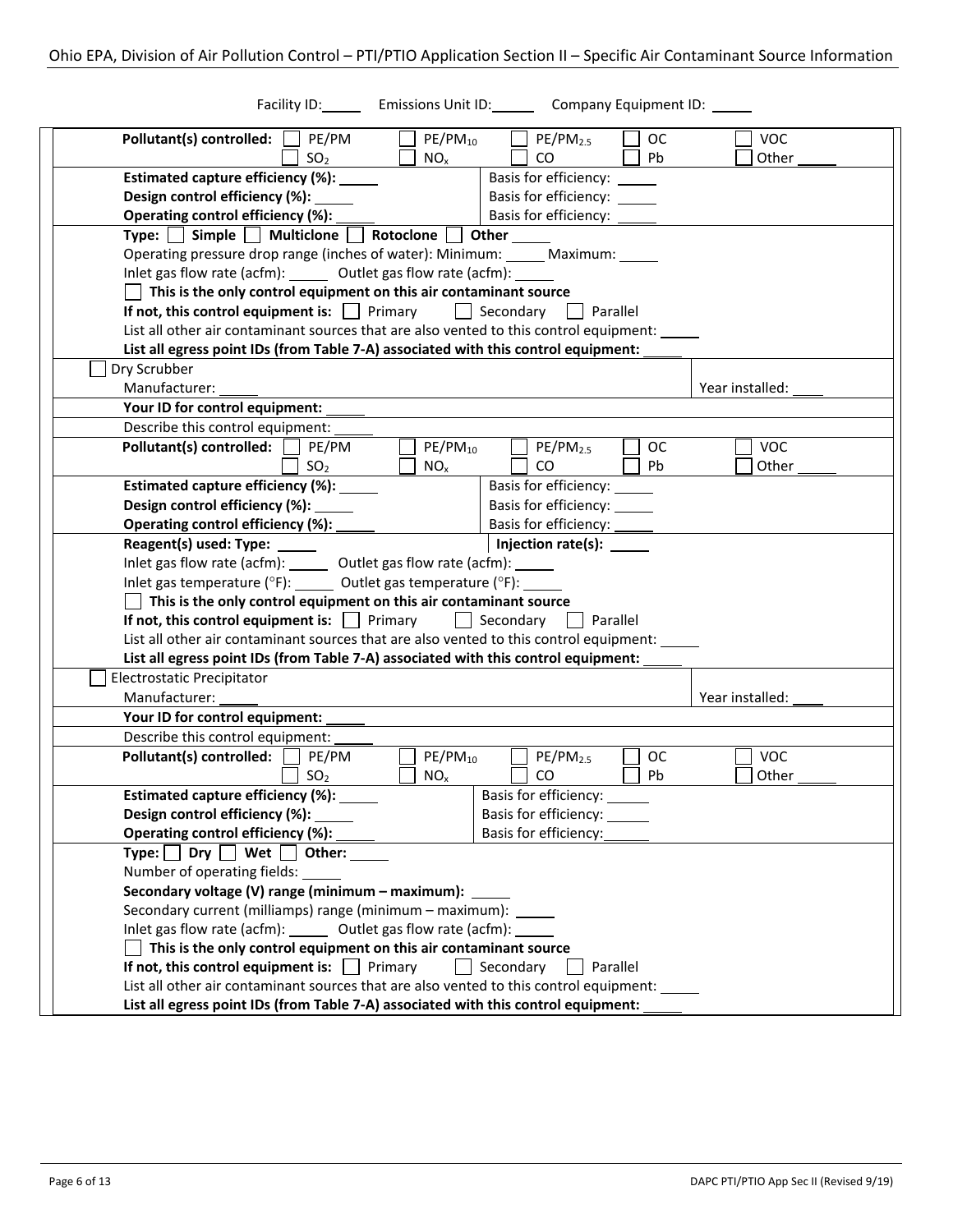## Ohio EPA, Division of Air Pollution Control – PTI/PTIO Application Section II – Specific Air Contaminant Source Information

Facility ID: Emissions Unit ID: Company Equipment ID: \_\_\_\_

| Fabric Filter/Baghouse                                                                                                                                                                                                                                                                       |                                              |                     |
|----------------------------------------------------------------------------------------------------------------------------------------------------------------------------------------------------------------------------------------------------------------------------------------------|----------------------------------------------|---------------------|
| Manufacturer: _____                                                                                                                                                                                                                                                                          |                                              | Year installed:     |
| Your ID for control equipment: _____                                                                                                                                                                                                                                                         |                                              |                     |
| Describe this control equipment:                                                                                                                                                                                                                                                             |                                              |                     |
| Pollutant(s) controlled:<br>$PE/PM_{10}$<br>PE/PM<br>SO <sub>2</sub><br>NO <sub>x</sub>                                                                                                                                                                                                      | $PE/PM_{2.5}$<br><b>OC</b><br>CO<br>Pb.      | <b>VOC</b><br>Other |
| Estimated capture efficiency (%): _____                                                                                                                                                                                                                                                      | Basis for efficiency:                        |                     |
| Design control efficiency (%): ______                                                                                                                                                                                                                                                        | Basis for efficiency: ______                 |                     |
| Operating control efficiency (%):                                                                                                                                                                                                                                                            | Basis for efficiency: ______                 |                     |
| Operating pressure drop range (inches of water): Minimum: Maximum: Maximum:                                                                                                                                                                                                                  |                                              |                     |
| Pressure type: Negative pressure   Positive pressure<br>Fabric cleaning mechanism: $\Box$ Reverse air $\Box$ Pulse jet $\Box$ Shaker $\Box$ Other<br>Bag leak detection system: $\Box$ Yes $\Box$ No Type: _____<br>Lime injection or fabric coating agent used: Type: _____Feed rate: _____ |                                              |                     |
| Inlet gas flow rate (acfm): ______ Outlet gas flow rate (acfm): ______                                                                                                                                                                                                                       |                                              |                     |
| Inlet gas temperature ( ${}^{\circ}$ F): Outlet gas temperature ( ${}^{\circ}$ F):                                                                                                                                                                                                           |                                              |                     |
| This is the only control equipment on this air contaminant source<br>If not, this control equipment is: $\Box$ Primary $\Box$ Secondary                                                                                                                                                      | Parallel                                     |                     |
| List all other air contaminant sources that are also vented to this control equipment: _____                                                                                                                                                                                                 |                                              |                     |
| List all egress point IDs (from Table 7-A) associated with this control equipment: _                                                                                                                                                                                                         |                                              |                     |
| Flare                                                                                                                                                                                                                                                                                        |                                              |                     |
| Manufacturer:                                                                                                                                                                                                                                                                                |                                              | Year installed:     |
| Your ID for control equipment: _                                                                                                                                                                                                                                                             |                                              |                     |
| Describe this control equipment: _____                                                                                                                                                                                                                                                       |                                              |                     |
| Pollutant(s) controlled:<br>PE/PM<br>$PE/PM_{10}$<br>SO <sub>2</sub><br>NO <sub>x</sub>                                                                                                                                                                                                      | $PE/PM_{2.5}$<br><b>OC</b><br>$\rm CO$<br>Pb | VOC<br>Other        |
| Estimated capture efficiency (%): _____                                                                                                                                                                                                                                                      | Basis for efficiency: ______                 |                     |
| Design control efficiency (%): _____                                                                                                                                                                                                                                                         | Basis for efficiency: ______                 |                     |
| Operating control efficiency (%):                                                                                                                                                                                                                                                            | Basis for efficiency:                        |                     |
| Type: $\Box$ Enclosed $\Box$ Elevated (open)                                                                                                                                                                                                                                                 |                                              |                     |
| If Elevated (open): $\Box$ Air-assisted $\Box$ Steam-assisted $\Box$ Non-assisted $\Box$ Ignition device: $\Box$                                                                                                                                                                             |                                              | <b>Electric arc</b> |
| <b>Pilot flame</b>                                                                                                                                                                                                                                                                           |                                              |                     |
| Flame presence sensor: Ves No                                                                                                                                                                                                                                                                |                                              |                     |
| Inlet gas flow rate (acfm): ______ Outlet gas flow rate (acfm):<br>Inlet gas temperature ( $\degree$ F): ______ Outlet gas temperature ( $\degree$ F):                                                                                                                                       |                                              |                     |
| This is the only control equipment on this air contaminant source                                                                                                                                                                                                                            |                                              |                     |
| If not, this control equipment is: $\Box$ Primary                                                                                                                                                                                                                                            | Secondary<br>Parallel                        |                     |
| List all other air contaminant sources that are also vented to this control equipment:                                                                                                                                                                                                       |                                              |                     |
| List all egress point IDs (from Table 7-A) associated with this control equipment:                                                                                                                                                                                                           |                                              |                     |
| <b>Fugitive Dust Suppression</b>                                                                                                                                                                                                                                                             |                                              |                     |
| Suppressant Type: Water Chemical Calcium chloride Asphaltic cement                                                                                                                                                                                                                           |                                              |                     |
| Other                                                                                                                                                                                                                                                                                        |                                              |                     |
| <b>Method of application:</b>                                                                                                                                                                                                                                                                |                                              |                     |
| Application rate (specify units):<br><b>Application frequency:</b>                                                                                                                                                                                                                           |                                              |                     |
| List all egress point IDs (from Table 7-B) associated with this control strategy:                                                                                                                                                                                                            |                                              |                     |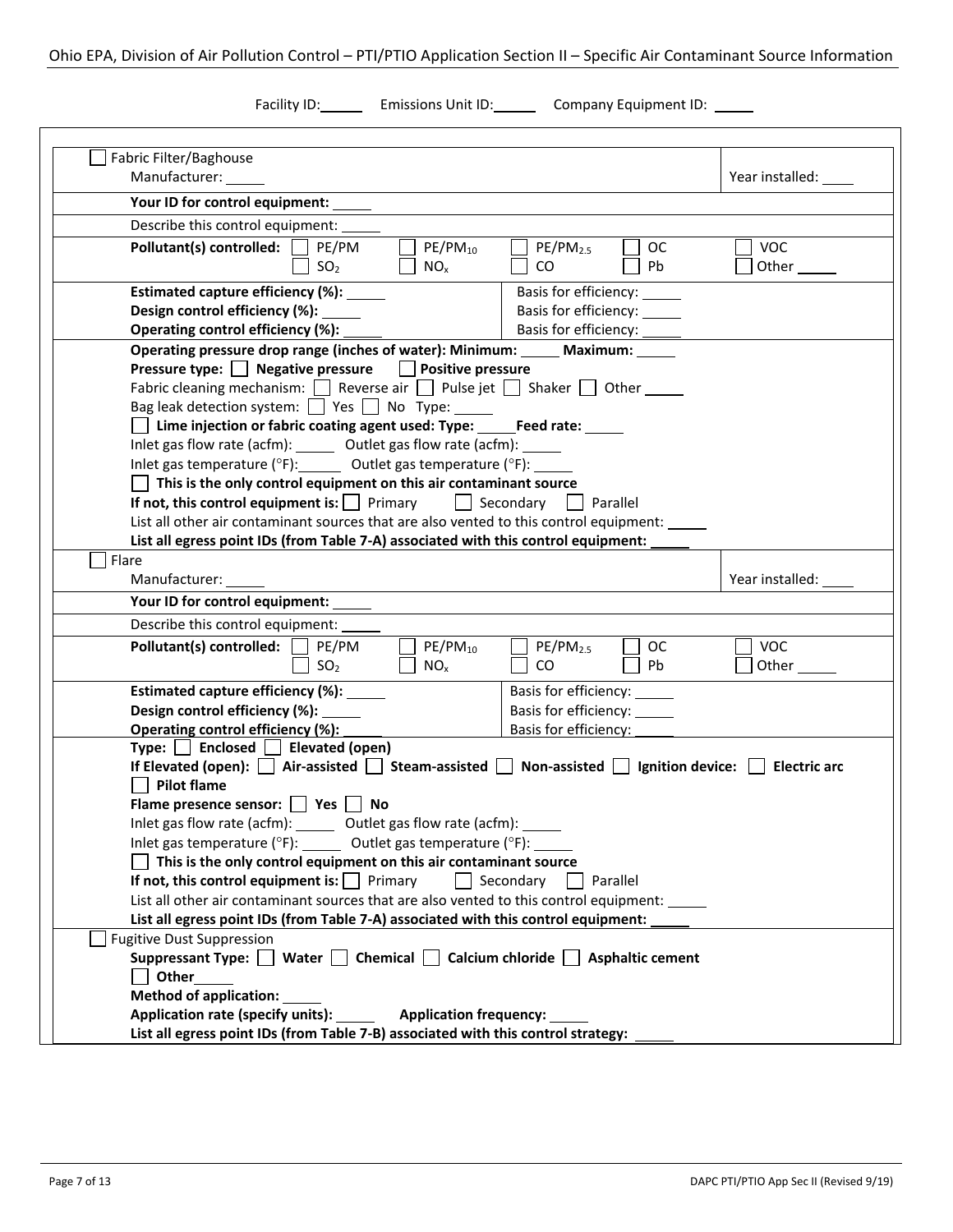| Facility ID: Emissions Unit ID: Company Equipment ID: ____                                                                 |                   |
|----------------------------------------------------------------------------------------------------------------------------|-------------------|
| <b>NOx Reduction Technology</b>                                                                                            |                   |
| Manufacturer: ______                                                                                                       | Year installed: _ |
| Your ID for control equipment:                                                                                             |                   |
| Describe this control equipment:                                                                                           |                   |
| Pollutant(s) controlled: $\Box$ PE/PM<br>$PE/PM_{10}$<br>PE/PM <sub>2.5</sub><br><b>OC</b>                                 | <b>VOC</b>        |
| SO <sub>2</sub><br>NO <sub>x</sub><br>CO.<br>Pb                                                                            | Other             |
|                                                                                                                            |                   |
| Estimated capture efficiency (%): ____<br>Basis for efficiency:<br>Design control efficiency (%):<br>Basis for efficiency: |                   |
| Basis for efficiency:<br>Operating control efficiency (%):                                                                 |                   |
| NOx Reduction Type: $\Box$ Selective Catalytic $\Box$<br>Non-Selective Catalytic   Selective Non-Catalytic                 |                   |
| Inlet temp.: Outlet temp.: 1990                                                                                            |                   |
| Inlet gas flow rate (acfm):                                                                                                |                   |
| For Selective types only:                                                                                                  |                   |
| Reagent type:                                                                                                              |                   |
| Reagent injection rate (specify units):                                                                                    |                   |
| Reagent slip (acfm): ______                                                                                                |                   |
| $\overline{\phantom{a}}$ This is the only control equipment on this air contaminant source                                 |                   |
| If not, this control equipment is: $\vert \vert$ Primary<br>$\Box$ Secondary<br>Parallel                                   |                   |
| List all other air contaminant sources that are also vented to this control equipment: _____                               |                   |
| List all egress point IDs (from Table 7-A) associated with this control equipment:                                         |                   |
| Passive Filter                                                                                                             |                   |
| Type:   Bin vent   Paint booth filter   Filter sock  <br>$\vert$ Other: $\_\_$<br>Your ID for filter                       |                   |
| Design control efficiency (%): ______ Basis for efficiency: ____                                                           |                   |
| Change frequency:                                                                                                          |                   |
| Inlet gas flow rate (acfm): ______ Outlet gas flow rate (acfm): _                                                          |                   |
| List all egress point IDs (from Table 7-A) associated with this control equipment:                                         |                   |
| Settling Chamber                                                                                                           |                   |
| Manufacturer:                                                                                                              | Year installed:   |
| Your ID for control equipment:                                                                                             |                   |
| Describe this control equipment:                                                                                           |                   |
| Pollutant(s) controlled:<br>PE/PM<br>$PE/PM_{10}$<br>PE/PM <sub>2.5</sub><br><b>OC</b>                                     | <b>VOC</b>        |
| SO <sub>2</sub><br>Pb<br>NO <sub>x</sub><br>CO.                                                                            | Other             |
| Estimated capture efficiency (%): _____<br>Basis for efficiency: ______                                                    |                   |
| Design control efficiency (%):<br>Basis for efficiency:                                                                    |                   |
| Operating control efficiency (%):<br>Basis for efficiency:                                                                 |                   |
| Length x Width x Height: $x - x$ x                                                                                         |                   |
| This is the only control equipment on this air contaminant source                                                          |                   |
| If not, this control equipment is: $\Box$ Primary<br>Secondary<br>Parallel                                                 |                   |
| List all other air contaminant sources that are also vented to this control equipment:                                     |                   |
| List all egress point IDs (from Table 7-A) associated with this control equipment:                                         |                   |
| Thermal Incinerator/Thermal Oxidizer                                                                                       |                   |
| Manufacturer:                                                                                                              | Year installed: _ |
| Your ID for control equipment:                                                                                             |                   |
| Describe this control equipment:                                                                                           |                   |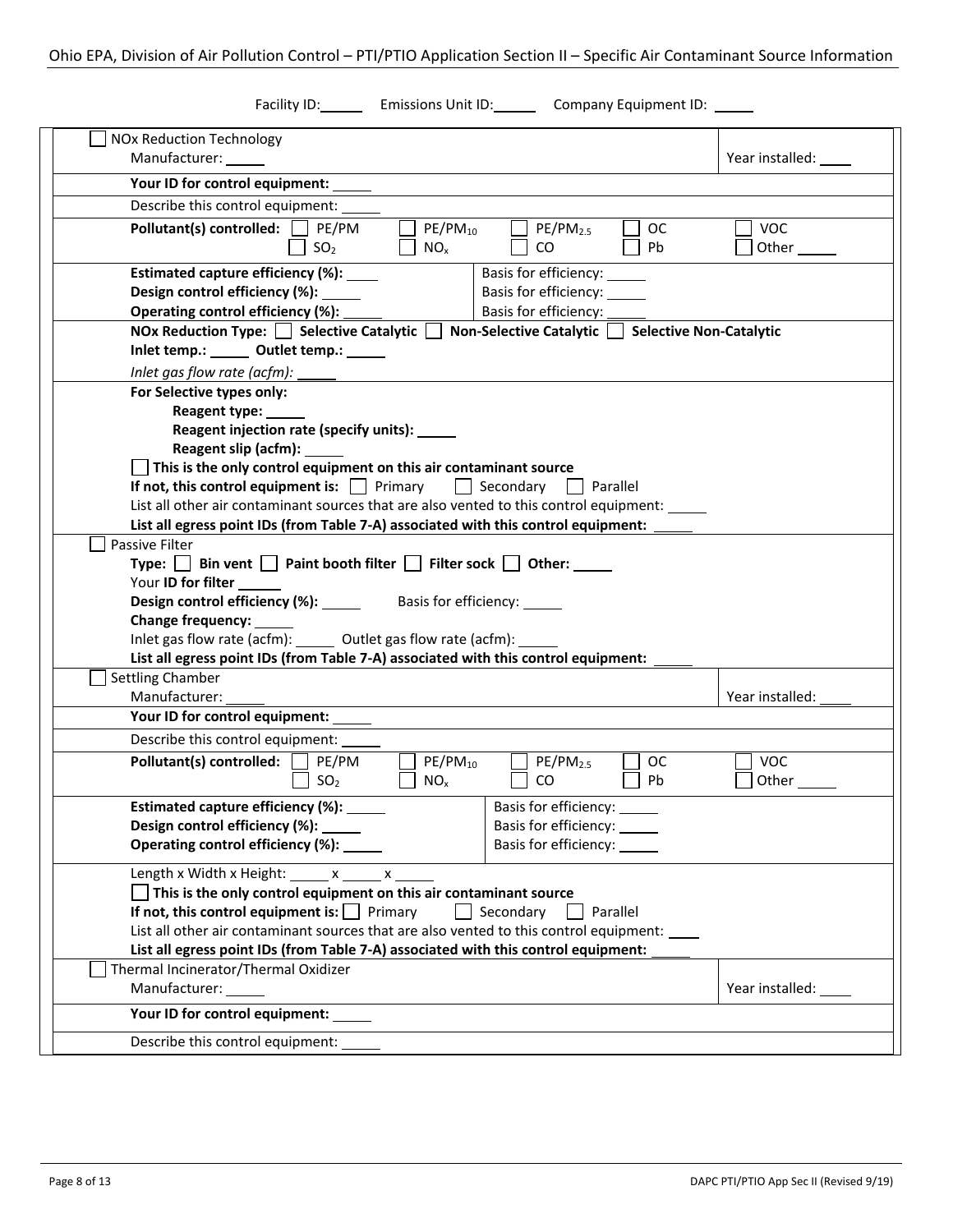| Facility ID: Emissions Unit ID: Company Equipment ID: ___                                                                    |                 |
|------------------------------------------------------------------------------------------------------------------------------|-----------------|
| Pollutant(s) controlled:<br>PE/PM<br>$PE/PM_{10}$<br>PE/PM <sub>2.5</sub><br><b>OC</b>                                       | <b>VOC</b>      |
| CO<br><b>Pb</b><br>SO <sub>2</sub><br>$NO_{x}$                                                                               | Other           |
| Estimated capture efficiency (%): _____<br>Basis for efficiency: ______                                                      |                 |
| Basis for efficiency:<br>Design control efficiency (%):                                                                      |                 |
| Basis for efficiency:<br>Operating control efficiency (%):                                                                   |                 |
| Minimum operating temp. (°F) and sensor location: ______(See application instructions)                                       |                 |
| <b>Combustion chamber residence time (seconds):</b>                                                                          |                 |
| Inlet gas flow rate (acfm): ______ Outlet gas flow rate (acfm):                                                              |                 |
| Inlet gas temperature ( ${}^{\circ}$ F): ______ Outlet gas temperature ( ${}^{\circ}$ F):                                    |                 |
| This is the only control equipment on this air contaminant source                                                            |                 |
| If not, this control equipment is: $\Box$ Primary $\Box$ Secondary $\Box$ Parallel                                           |                 |
| List all other air contaminant sources that are also vented to this control equipment:                                       |                 |
| List all egress point IDs (from Table 7-A) associated with this control equipment:                                           |                 |
| Wet Scrubber                                                                                                                 |                 |
| Manufacturer:                                                                                                                | Year installed: |
| Your ID for control equipment:                                                                                               |                 |
| Describe this control equipment:                                                                                             |                 |
| Pollutant(s) controlled:<br>PE/PM<br>$PE/PM_{10}$<br>$PE/PM_{2.5}$<br>OC.<br>$\blacksquare$                                  | <b>VOC</b>      |
| CO<br>SO <sub>2</sub><br>$NO_{x}$<br>Pb.                                                                                     | Other           |
| Estimated capture efficiency (%): _____<br>Basis for efficiency: ______                                                      |                 |
| Design control efficiency (%):<br>Basis for efficiency: ____                                                                 |                 |
| Operating control efficiency (%):<br>Basis for efficiency:                                                                   |                 |
| Operating pressure drop range (inches of water): Minimum: _____ Maximum: ____                                                |                 |
| Type: $\Box$ Impingement $\Box$ Packed bed $\Box$ Spray chamber $\Box$ Venturi $\Box$ Other:                                 |                 |
| pH range for scrubbing liquid: Minimum: Maximum: 1997                                                                        |                 |
| Is scrubber liquid recirculated? $\Box$ Yes $\Box$ No                                                                        |                 |
| Scrubber liquid flow rate (gal/min): _____                                                                                   |                 |
| Scrubber liquid supply pressure (psig): ________NOTE: This item for spray chambers only.                                     |                 |
| Inlet gas flow rate (acfm): _______ Outlet gas flow rate (acfm): ______                                                      |                 |
| Inlet gas temperature ( ${}^{\circ}$ F): Outlet gas temperature ( ${}^{\circ}$ F):                                           |                 |
| $\Box$ This is the only control equipment on this air contaminant source                                                     |                 |
| If not, this control equipment is: $\Box$ Primary<br>  Secondary<br>  Parallel                                               |                 |
| List all other air contaminant sources that are also vented to this control equipment:                                       |                 |
| List all egress point IDs (from Table 7-A) associated with this control equipment:                                           |                 |
| Other Type: describe:                                                                                                        |                 |
| Manufacturer: _____                                                                                                          | Year installed: |
| Your ID for control equipment:                                                                                               |                 |
| Describe this control equipment:                                                                                             |                 |
| Pollutant(s) controlled:<br>PE/PM<br>$PE/PM_{10}$<br>PE/PM <sub>2.5</sub><br><b>OC</b>                                       | <b>VOC</b>      |
|                                                                                                                              | Other_          |
| SO <sub>2</sub><br>NO <sub>x</sub><br>CO<br>Pb                                                                               |                 |
| Basis for efficiency: ______                                                                                                 |                 |
| Estimated capture efficiency (%): _                                                                                          |                 |
| Design control efficiency (%):<br>Basis for efficiency: ______<br>Operating control efficiency (%):<br>Basis for efficiency: |                 |
| This is the only control equipment on this air contaminant source                                                            |                 |
| If not, this control equipment is: $\Box$ Primary<br>Secondary<br>Parallel                                                   |                 |
| List all other air contaminant sources that are also vented to this control equipment:                                       |                 |
| List all egress point IDs (from Table 7-A) associated with this control equipment:                                           |                 |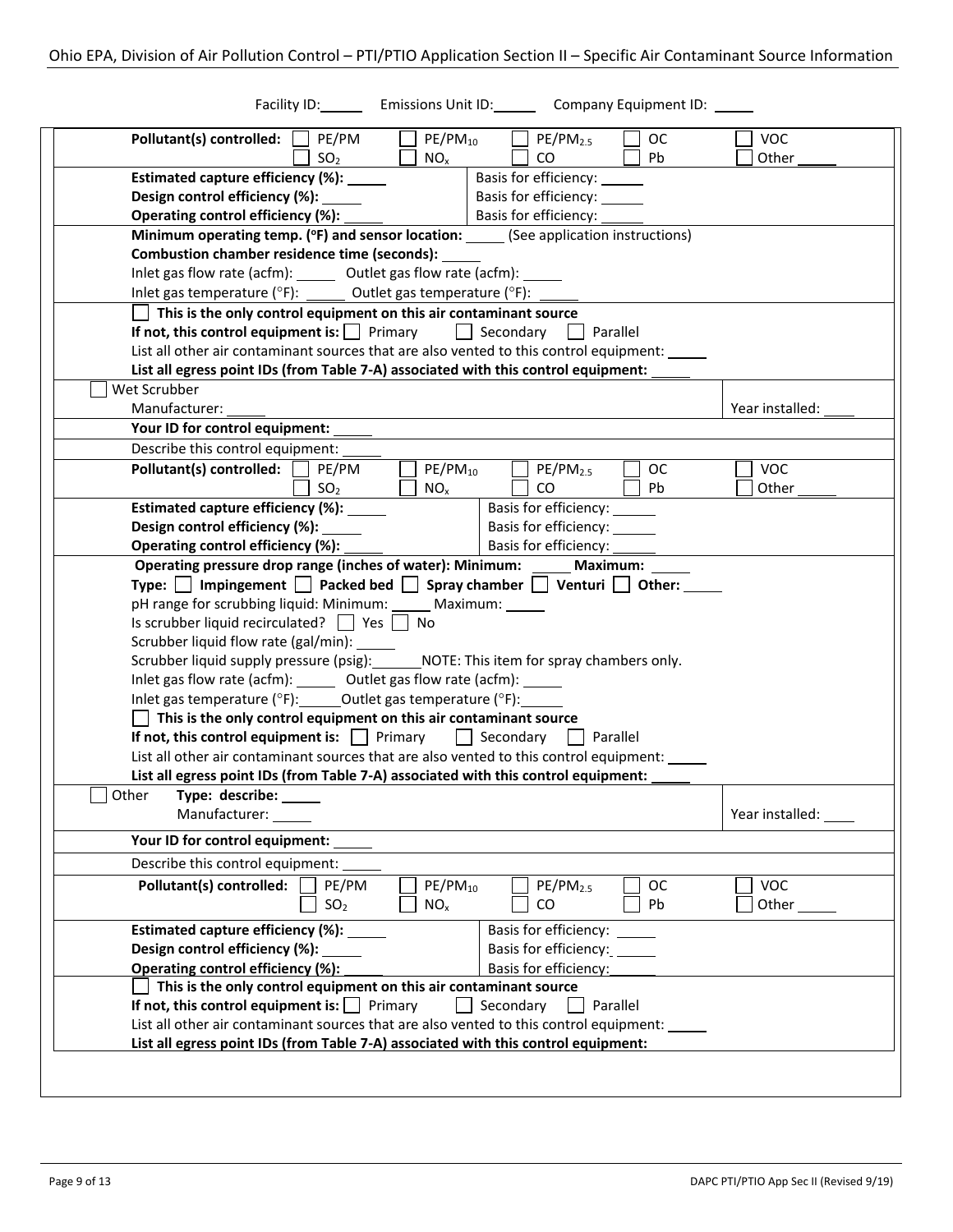Facility ID: Emissions Unit ID: Company Equipment ID:

- 6. **Process Flow Diagram** Attach a Process Flow Diagram to this application for this air contaminant source. See the application instructions for additional information.
- 7. **Modeling information: (Note: items in bold in Tables 7-A and/or 7-B, as applicable, are required even if the tables do not otherwise need to be completed. If applicable, all information is required.)** An air quality modeling analysis is required for PTIs and PTIOs for new installations or modifications, as defined in OAC rule 3745-31-01, where either the increase of toxic air contaminants from any air contaminant source or the increase of any other pollutant for all air contaminant sources combined exceed a threshold listed below. This analysis is to assure that the impact from the requested project will not exceed Ohio's Acceptable Incremental Impacts for criteria pollutants and/or Maximum Allowable Ground Level Concentrations (MAGLC) for toxic air contaminants. (See Ohio EPA, DAPC's Engineering Guide #69 for more information.) Permit requests that would have unacceptable impacts cannot be approved as proposed. See the line-by-line PTI/PTIO instructions for additional information.

Complete Tables 7-A and 7-C for stack emissions egress points and/or Table 7-B and 7-C for fugitive emissions egress points below if the requested allowable annual emission rate for this PTI or PTIO exceeds any of the following:

- Particulate Emissions (PE/PM<sub>10</sub>): 15 tons per year
- Sulfur Dioxide (SO2): 40 tons per year
- Nitrogen Oxides (NOx): 40 tons per year
- Carbon Monoxide (CO): 100 tons per year
- Lead (Pb): 0.6 ton per year
- Toxic Air Contaminants: 1 ton per year. Toxic air contaminants are identified in OAC rule 3745-114-01.

Complete Table 7-A below for each stack emissions egress point. An egress point is a point at which emissions from an air contaminant source are released into the ambient (outside) air. List each individual egress point on a separate pair of lines. In each case, use the dimensions of the tallest nearby (or attached) building, building segment or structure.

| Table 7-A, Stack Egress Point Information       |                                         |                                |                                                |                                      |                                             |                                                                  |  |
|-------------------------------------------------|-----------------------------------------|--------------------------------|------------------------------------------------|--------------------------------------|---------------------------------------------|------------------------------------------------------------------|--|
| <b>O</b> Company ID for the Egress Point        | Type Code*                              | Dimensions or<br>Diameter      | Height from<br>the Ground<br>(f <sub>t</sub> ) | Temp. at<br>Max.<br>Operation<br>(F) | Flow Rate<br>at Max.<br>Operation<br>(ACFM) | <b>Minimum</b><br>Distance to<br>Fence Line<br>(f <sup>t</sup> ) |  |
| <b>Company Description for the Egress Point</b> | Shape: round,<br>square,<br>rectangular | <b>Cross Sectional</b><br>Area | Base<br>Elevation<br>(f <sub>t</sub> )         | <b>Building</b><br>Height (ft)       | <b>Building</b><br>Width (ft)               | <b>Building</b><br>Length (ft)                                   |  |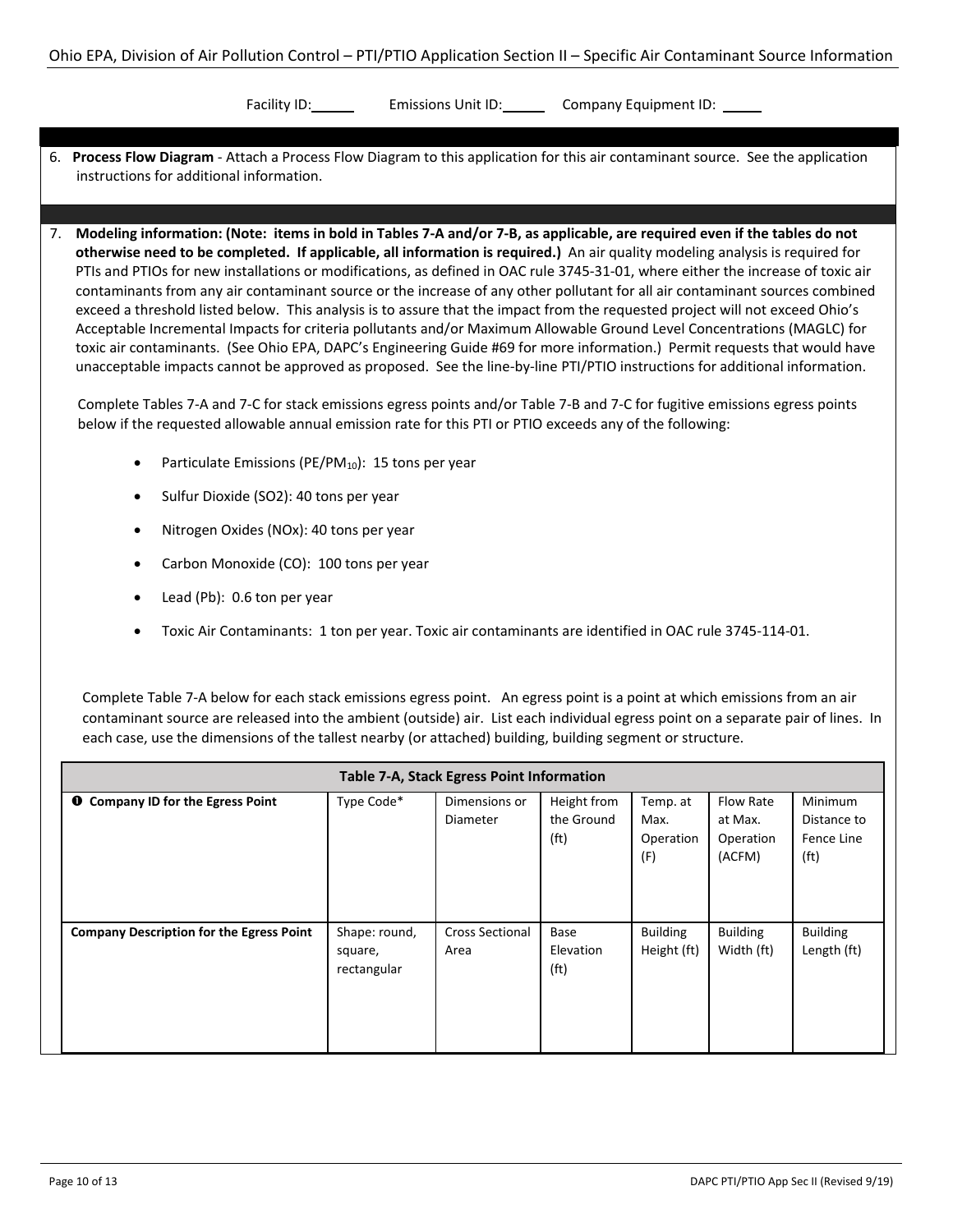Facility ID: Emissions Unit ID: Company Equipment ID:

| Table 7-A, Stack Egress Point Information (continued) |                                         |                                  |                                                |                                      |                                                    |                                           |  |  |
|-------------------------------------------------------|-----------------------------------------|----------------------------------|------------------------------------------------|--------------------------------------|----------------------------------------------------|-------------------------------------------|--|--|
| <b>O</b> Company ID for the Egress Point              | Type Code*                              | Dimensions or<br><b>Diameter</b> | Height from<br>the Ground<br>(f <sub>t</sub> ) | Temp. at<br>Max.<br>Operation<br>(F) | Flow Rate<br>at Max.<br>Operation<br>(ACFM)        | Minimum<br>Distance to<br>Fence Line (ft) |  |  |
| <b>Company Description for the Egress Point</b>       | Shape: round,<br>square,<br>rectangular | <b>Cross Sectional</b><br>Area   | Base<br>Elevation (ft)                         | <b>Building</b><br>Height (ft)       | <b>Building</b><br>Width (ft)                      | <b>Building</b><br>Length (ft)            |  |  |
| <b>O</b> Company ID for the Egress Point              | Type Code*                              | Dimensions or<br>Diameter        | Height<br>from the<br>Ground (ft)              | Temp. at<br>Max.<br>Operation<br>(F) | <b>Flow Rate</b><br>at Max.<br>Operation<br>(ACFM) | Minimum<br>Distance to<br>Fence Line (ft) |  |  |
| <b>Company Description for the Egress Point</b>       | Shape: round,<br>square,<br>rectangular | <b>Cross Sectional</b><br>Area   | Base<br>Elevation<br>(f <sup>t</sup> )         | <b>Building</b><br>Height (ft)       | <b>Building</b><br>Width (ft)                      | <b>Building</b><br>Length (ft)            |  |  |
| <b>O</b> Company ID for the Egress Point              | Type Code*                              | Dimensions or<br><b>Diameter</b> | Height<br>from the<br>Ground (ft)              | Temp. at<br>Max.<br>Operation<br>(F) | Flow Rate<br>at Max.<br>Operation<br>(ACFM)        | Minimum<br>Distance to<br>Fence Line (ft) |  |  |
| <b>Company Description for the Egress Point</b>       | Shape: round,<br>square,<br>rectangular | <b>Cross Sectional</b><br>Area   | Base<br>Elevation<br>(f <sup>t</sup> )         | <b>Building</b><br>Height (ft)       | <b>Building</b><br>Width (ft)                      | <b>Building</b><br>Length (ft)            |  |  |

\*Type codes for stack egress points:

A. vertical stack (unobstructed): There are no obstructions to upward flow in or on the stack such as a rain cap.

B. vertical stack (obstructed): There are obstructions to the upward flow, such as a rain cap, which prevents or inhibits the air flow in a vertical direction.

C. non-vertical stack: The stack directs the air flow in a direction which is not directly upward

Complete Table 7-B below for each fugitive emissions egress point. List each individual egress point on a separate line. Refer to the description of the fugitive egress point types below the table for use in completing the type column of the table. For an air contaminant source with multiple fugitive emissions egress points, include only the primary egress points.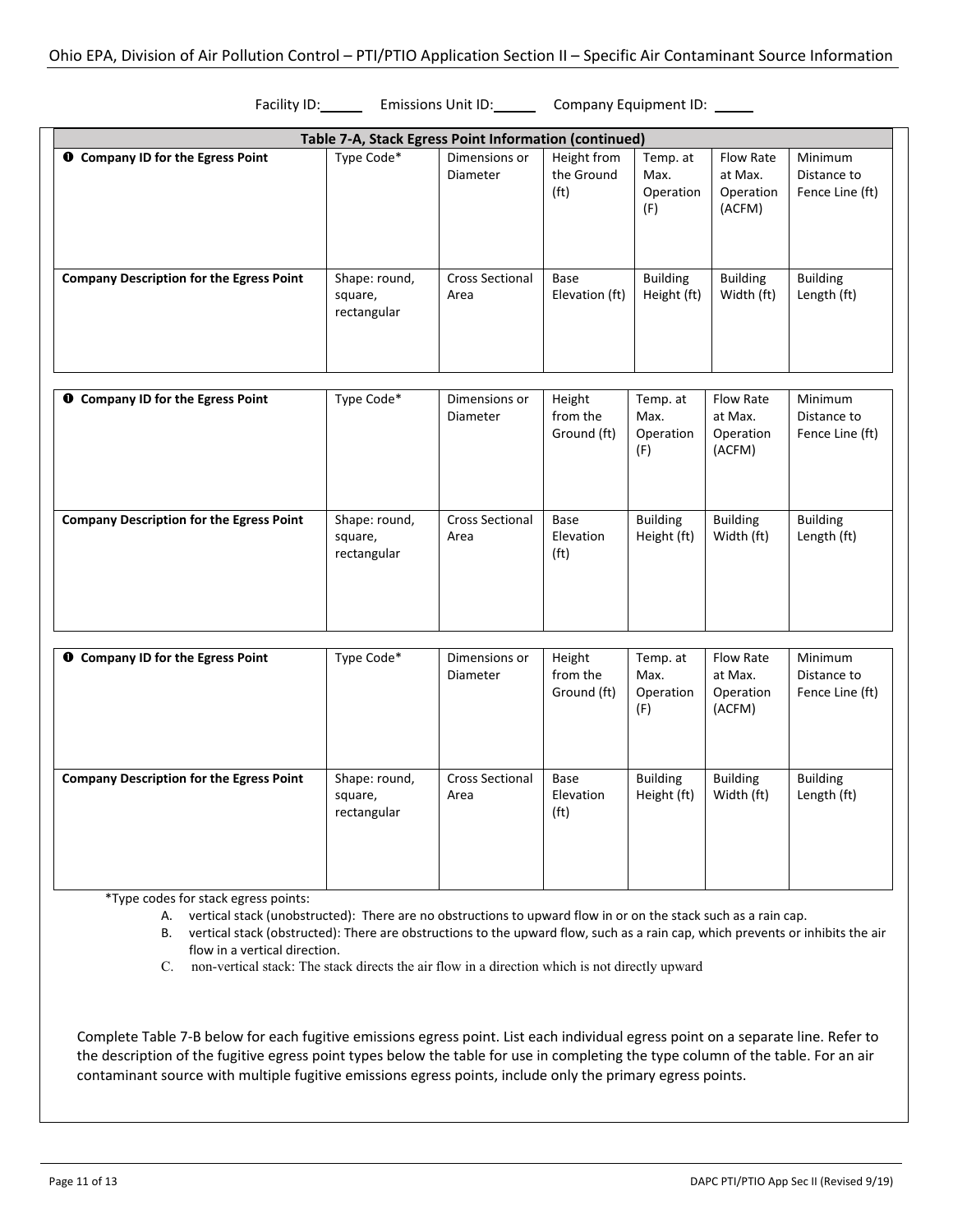| Facility ID:                                           | Emissions Unit ID:                           | Company Equipment ID:                                          |                                                              |
|--------------------------------------------------------|----------------------------------------------|----------------------------------------------------------------|--------------------------------------------------------------|
|                                                        | Table 7-B, Fugitive Egress Point Information |                                                                |                                                              |
| <b>O</b> Company ID or Name for the Egress Point       | Type* (check one)<br>Area<br>Volume          | <b>Area Source Dimensions</b><br>(Length x Width, in feet)     | <b>Volume Source Dimensions</b><br>(Height x Width, in feet) |
| <b>Company Description for the Egress Point</b>        | Release Height (ft)                          | Exit Gas Temp. (only if in excess<br>of 100°F)<br>(°F)         | Minimum Distance to the Fence<br>Line (ft)                   |
| Company ID or Name for the Egress Point<br>$\mathbf o$ | Type* (check one)<br>Area<br>Volume          | <b>Area Source Dimensions</b><br>(Length x Width, in feet)     | <b>Volume Source Dimensions</b><br>(Height x Width, in feet) |
| <b>Company Description for the Egress Point</b>        | Release Height (ft)                          | Exit Gas Temp. (only if in excess<br>of 100°F)<br>$(^\circ$ F) | Minimum Distance to the Fence<br>Line (ft)                   |
| Company ID or Name for the Egress Point<br>$\bullet$   | Type* (check one)<br>Area<br>Volume          | <b>Area Source Dimensions</b><br>(Length x Width, in feet)     | <b>Volume Source Dimensions</b><br>(Height x Width, in feet) |
| <b>Company Description for the Egress Point</b>        | Release Height (ft)                          | Exit Gas Temp. (only if in excess<br>of 100°F)<br>(°F)         | Minimum Distance to the Fence<br>Line (ft)                   |

\*Types for fugitive egress point:

Area: an open fugitive source characterized as a horizontal area (L x W) with a release height. For irregular surfaces such as storage piles, enter dimensions of an average cross section; release height is entered as half of the maximum pile height. For process sources such as crushers, use the process opening (e.g., area of crusher hopper opening) and ignore material handling and storage emissions points.

Volume: an unpowered vertical opening, such as a window or roof monitor, characterized as a vertical area (W x H) with a release height, measured at the midpoint of the opening. Multiple openings in a building may be averaged, if necessary.

Use the same Company Name or ID for the Egress Point in Table 7-C that was used in Table 7-A or 7-B. See the line-by-line PTI/PTIO instructions for additional information

| <b>Table 7-C, Egress Point Location</b>                          |                              |     |                        |     |     |     |  |  |
|------------------------------------------------------------------|------------------------------|-----|------------------------|-----|-----|-----|--|--|
| Company Name or ID for the Egress Point (as<br>identified above) | <b>Egress Point Latitude</b> |     | Egress Point Longitude |     |     |     |  |  |
|                                                                  | deg                          | min | sec                    | deg | min | sec |  |  |
|                                                                  | deg                          | min | sec                    | deg | min | sec |  |  |
|                                                                  | deg                          | min | sec                    | deg | min | sec |  |  |
|                                                                  | deg                          | min | sec                    | deg | min | sec |  |  |
|                                                                  | deg                          | min | sec                    | deg | min | sec |  |  |